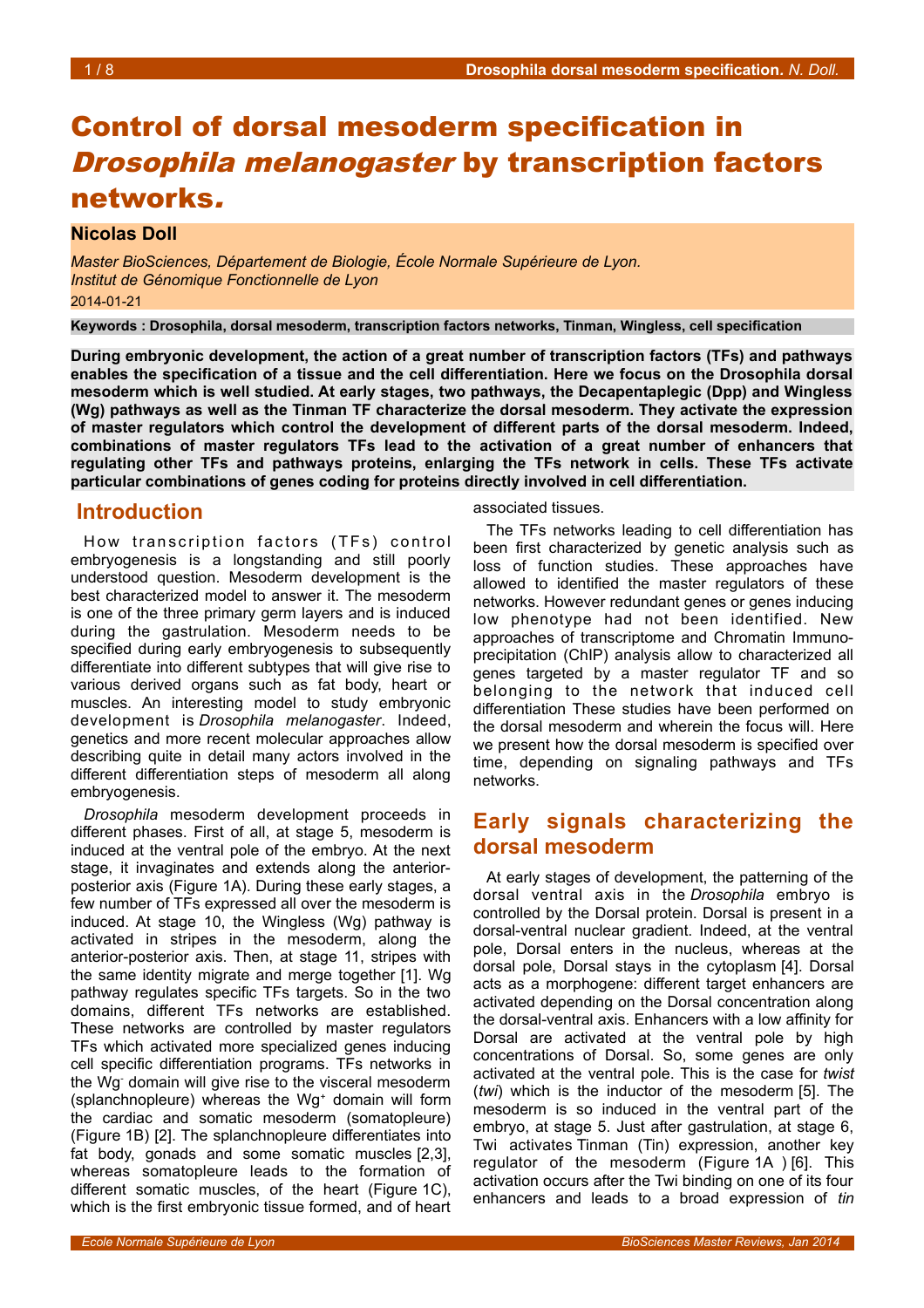

<span id="page-1-0"></span>**Figure 1.** *Tinman* **expression is controlled by four enhancers that activate its expression in different regions over time.** The genomic region with the four *tin* enhancers is represented on the left. The enhancers' names were given by *Yin et al* [6] and are related to the domains in which they activate *tin* expression: *Tin A* = Anterior head element, *Tin B* = Broad mesodermal element, *Tin C* = Cardioblast element, *Tin D* = Dorsal mesoderm element. The TFs that inhibit the enhancers are represented in red and those that activate them in black. For three different stages, *tin* enhancers activation states and *tin* expression profiles are given. Tissues in which *tin* is expressed are represented on the embryos on the right. **A** Stage 6: The whole early mesoderm is delimited by a red line. *Tin B i*s activated by Twist. *Tin* is expressed throughout the early mesoderm, except in the head mesoderm. *Tin A* is also activated by an unknown TF and *tin* is so expressed in the head too. **B** Stage 10: The dorsal mesoderm is delimited by a solid orange line and the ventral mesoderm by a dotted orange line. *Tin B* and *Tin C* are inhibited by Eve and Tin D is activated by Mad, Pnr and Tin itself. *Tin D* is repressed by Doc and Eve. *Tin A* is still active. So *tin* is expressed in the head and with fluctuations along the dorsal mesoderm. **C** Stage 16: The cardiac system is delimited by a yellow line. *Tin B* is still repressed by Eve. *Tin D* is inhibited by many TFs (Eve, Doc, Seven up (Svp), E(spl)-c) and *Tin A* is repressed by Buttonhead (btd). But *Tin C* is activated by unknown TFs. Tin expression is restricted to 4 cardiomyocytes and 2 pericardial cells per segment.

throughout the mesoderm [6]. Tin is the vertebrate NK-2 homologue and binds target enhancers on the NK-2 motif with its homeodomain. Tin is regarded as a pioneer TF that induces chromatin remodeling which may possible the binding of other TFs [7]. Thereby, Tin gives the ability for the dorsal mesoderm cells to respond to the different specification signals. Then the Twi enhancer of *tin* is inhibited by the binding of the

Even skipped (Eve) repressor and a second enhancer is activated (Figure [1B](#page-1-0)). This enhancer allows a dorsal mesoderm restricted expression [6]. So at stage 10, *tin* expression is restricted to the dorsal mesoderm.

Another signal characterizing the dorsal mesoderm is the decapentaplegic pathway (Dpp). Unlike *twi*, *dpp* gene is inhibited by high concentrations of Dorsal. As a consequence, *dpp* is more activated at the dorsal pole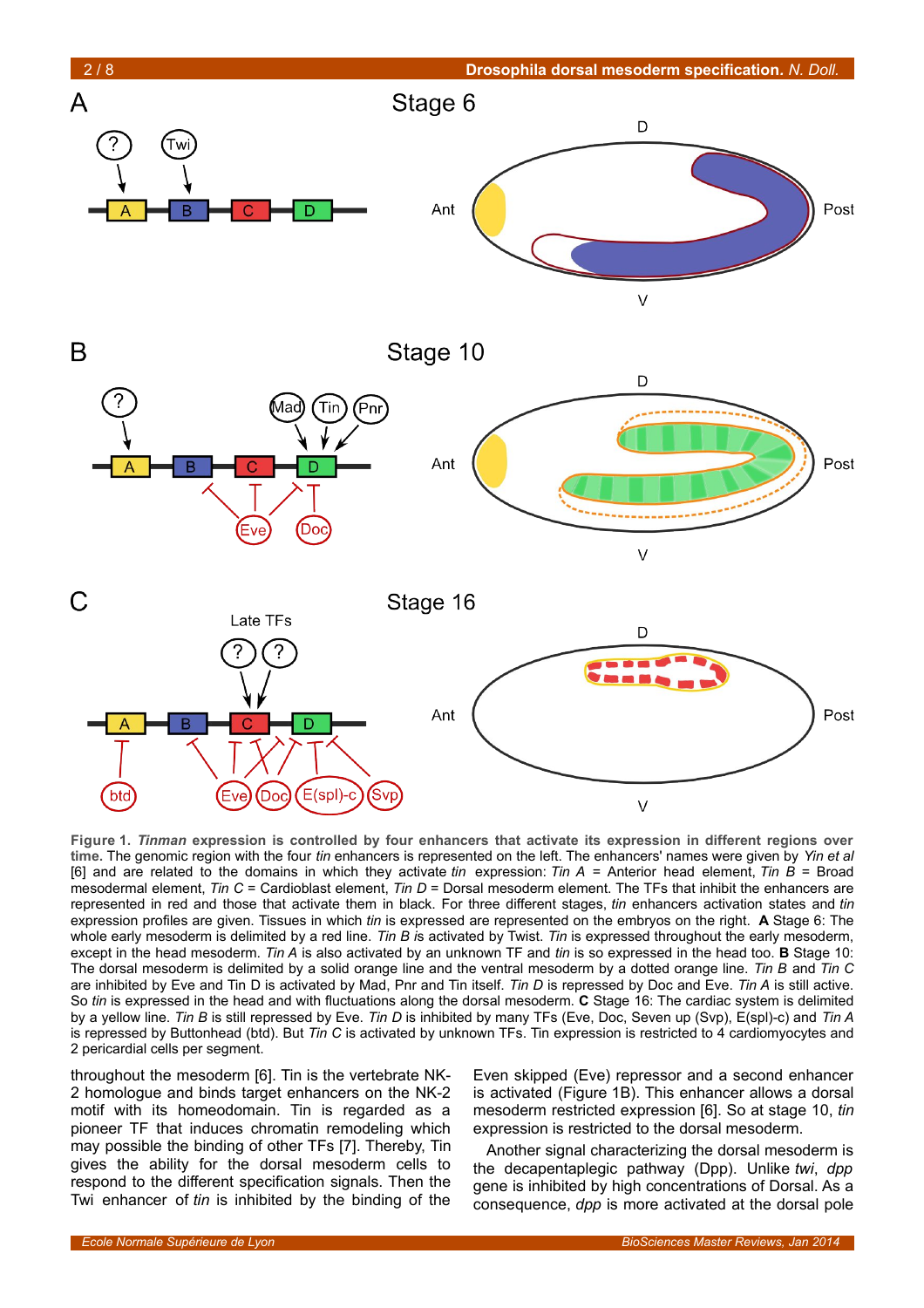and so expressed in a reverse gradient of nuclear Dorsal along the dorsal-ventral axis [5]. *Dpp* acts as a morphogene too by activating genes depending on its concentration [8]. Dpp is only expressed in the ectoderm but diffuses within the underlying mesoderm and activates its own pathway into mesodermal cells. The activation occurs after the binding of the diffusible ligand Dpp on its receptor. This binding leads to the phosphorylation of the Mad protein, which recruits the Madea protein. The Mad/Madea complex penetrates into the nucleus and activates target genes. Dpp pathway is necessary for the specification of the dorsal mesoderm [9].

At stage 10, another important pathway is present in the dorsal mesoderm: the Wingless (Wg) pathway. The Wg pathway is activated by the binding of the Wg ligand on its receptor. Its effectors are the TF Pangolin (dTCF) and the two Sloppy Paired TFs: slp 1 and 2 [10]. The Wg ligand is secreted by the ectoderm and diffuses through five underlying cell layers within the mesoderm. But unlike Dpp, Wg ligand is expressed in stripes in the ectoderm [11]. As a consequence, the underlying dorsal mesoderm is striped by the Wg pathway in different patches along the anteriorposterior axis (Figure [2B](#page-2-0)) [10]. At stage 10, these Wg stripes are the only major difference observed within the dorsal mesoderm. But it leads to the specification between the visceral mesoderm, and the cardiac and somatic mesoderm.

## **Activation of master regulators involved in the dorsal mesoderm specification**

The Wg pathway and its effectors induce changes in the activation state of many enhancers [12]. Some enhancers, inactive in the absence of Wg pathway are activated in Wg<sup>+</sup> domains [10]. As a results the genes they control are expressed in stripes along the dorsal mesoderm. An example of these pair-rule genes is *eve*. During early stages Dpp effectors and Tin bind *eve* enhancer, but a repressor inhibits their activating action (Figure [2A](#page-2-0)). The binding of the Wg effector, dTCF, leads to an ousting of the repressor and an activation of the enhancer (figure [2B](#page-2-0) ) [12]. Another master regulator of the somatopleure, the Dorsocross gene (Doc), is expressed in these Wg<sup>+</sup> stripes. However Doc is only activated by Mad and dTCF, not by Tin [13]. These genes which are activated in the Wg<sup>+</sup> domains, are master regulators of all somatic and cardiac mesoderm. Their activation is the first step of somatopleural specification.

In contrast, other enhancers are inhibited by the Wg pathway. Among them, some enhancers are already activated by Tin or Dpp effectors. Their activation is so restricted to the Wg- domain and the genes they control are expressed in negative stripes along the dorsal mesoderm. This is the case for *bagpipe* (*bag*)



<span id="page-2-0"></span>**Figure 2. Differential expression of master regulators in response to the Wg signal at stage 10.** The occupancy and the activation state of enhancers of the master regulators *eve*, *bap* and *pnr* are given before and after the Wg induction, at stage 10. Embryos are represented in a sagittal plane, the dorsal mesoderm is delimited by a red line. **A** Before the Wg induction, Eve and Bap enhancers are repressed by an unknown TF whereas Pnr is activated by Tin and Dpp. **B** After Wg induction, the dorsal mesoderm is striped in Wg<sup>+</sup> (purple) and Wg<sup>-</sup> (yellow) segments. The *eve* enhancer is activated by the binding of dTCF in Wg<sup>+</sup> domains but is still repressed in Wg<sup>-</sup> domains. The *bap* enhancer is inactive in Wg<sup>+</sup> domains because of the binding of the Slp repressor but *bap* is activated in Wg- domains. *Pnr* is still expressed in both domains.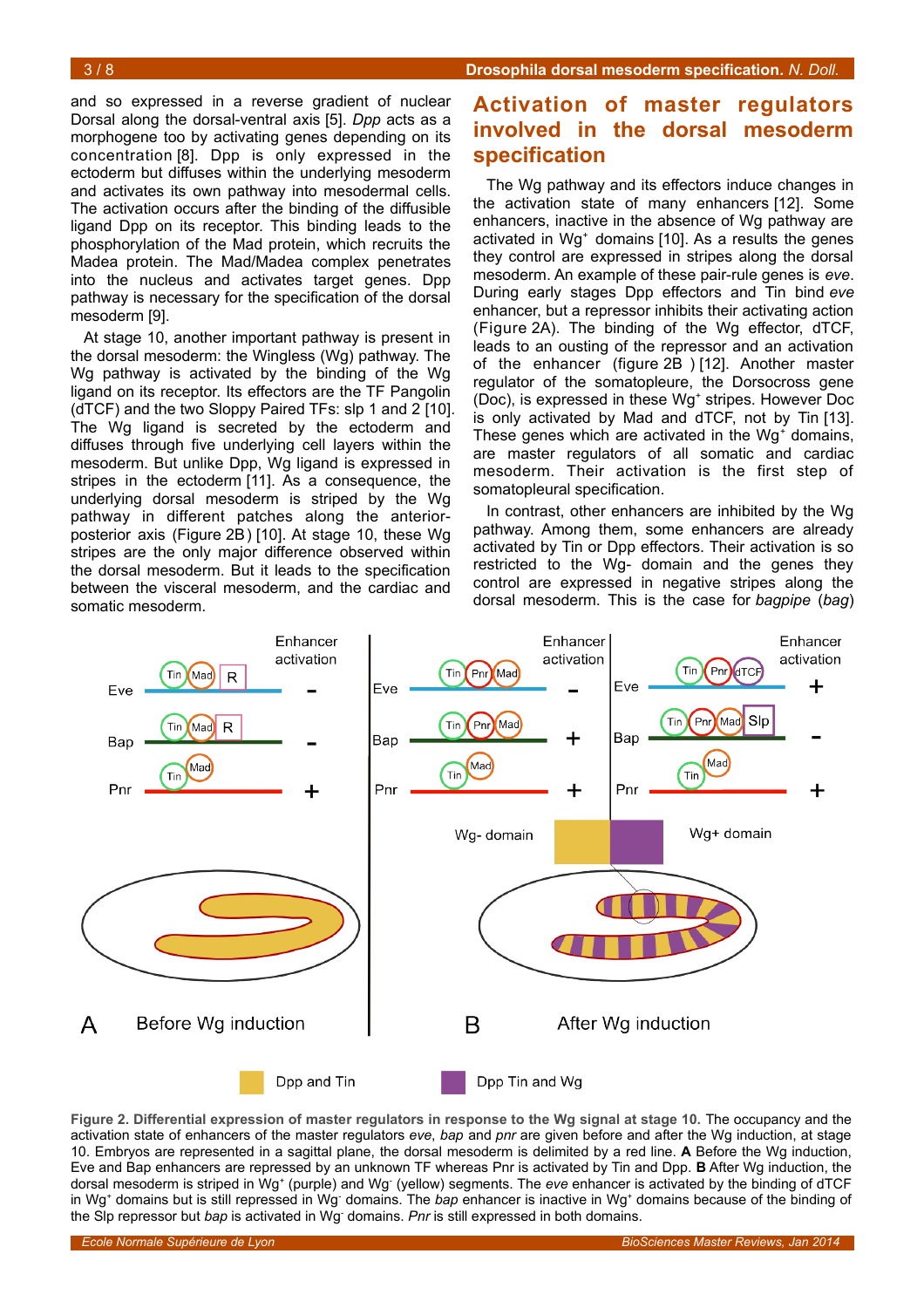coding for a NK homeobox protein, like *tin* [14]. On the *bap* enhancer, the bindings of Tin and the Dpp effector Mad are sufficient for its activation. However the fixation of an effector of the Wg pathway, the repressor Slp, inhibits the *bap* enhancer (Figure [2B](#page-2-0) ) [10] [12]. The action of Slp may cause a chromatin remodeling or a recruitment of other repressors like Groucho, which represses the *bap* enhancer [12]. As a result, *bap* expression is restricted to the Wg stripes. The same mechanism is observed on the *biniou* (*bin*) enhancer. Bin is a FoxF TF with a forkhead domain that regulates directly or indirectly 1164 genes, more than half of which negatively [15]. Biniou induces a positive feedback on the *dpp* and the *bap* enhancers [14]. The Wg- stripes will form the future visceral mesoderm and Bap and Bin are its master regulators.

Furthermore, the activation state of some enhancers may not be affected by the Wg pathway. Some of them are already activated by Tin and Mad. In this case they control genes which are expressed in the whole mesoderm, at stage 10. For example *tin* is still expressed at this stage throughout the mesoderm. This is also the case of *pannier* (*pnr*), expressed in the dorsal mesoderm since stage 8 (Figure [2\)](#page-2-0) . *Pnr* expression in the dorsal mesoderm had been first considered as a consequence of intermediate Dpp concentrations [16]. But a recent study has proved that the *pnr* enhancer is not activated by a Dpp threshold [8]. On its two enhancers, a direct Tin binding has been showed while Mad, despite having specific binding motifs on the enhancer, interacts with Tin protein to activate *pnr* transcription (Figure [2\)](#page-2-0) [17]. *Pnr* codes for a GATA TF that binds Tin proteins *in vivo* and is so regarded as a Tin cofactor [8]. Pnr activates Dpp and Tin expression, in a positive feedback loop [18]. Tin and Pnr are master regulators of both splanchnopleure and somatopleure. However, *pnr* a n d *tin* a re differentially regulated by the other master regulators and their targets along the anterior-posterior axis. For example, in the Wg<sup>+</sup> patches, Doc and Eve inhibit directly *tin* expression [6]. On the other hand, Doc is an activator of *pnr*, a positive regulator of *tin* [13]. But ultimately, *tin* and *pnr* are more expressed in the Wgthan in the Wg<sup>+</sup> cells (Figure [1B](#page-1-0)) [8].

The Wg pathway induces so a particular regulation of gene expression from stage 10. The expression of different TFs in the two domains of the dorsal mesoderm is the first step of specification. In the Wq<sup>+</sup> stripes, Doc, Eve and low concentrations of Tin and Pnr control the differentiation program in somatic and cardiac muscles whereas in the Wg- stripes, Bin, Bap and high concentrations of Tin and Pnr induce the visceral mesoderm specification. Furthermore, pair-rule genes, expressed in stripes, are mutually exclusive, allowing a clear molecular distinction between the different bands [13].

## **Downstream networks inducing dorsal mesoderm specification**

At stage 11, the stripes of same identity migrate and merge together [1]. But the morphological cell

differentiation and organs formation occur later. The first larval differentiated organ is the heart and it takes shape only at stage 16. So between the stages 11 and 16, splanchnopleural and somatopleural master regulator TFs induce the activation of a large number of target genes leading to cell differentiation and organ formation.

The first identified target genes of early master regulators had been characterized one by one thanks to loss of function studies and only genes with high phenotype were studied. Genes with a redundant function or specialized genes had not been taken into account. This approach had limited the view of downstream networks [19,20]. Recent progress in ChIP and transcriptome analysis techniques allows the identification of a great number of target enhancers [15,21]. The target genes activated by these enhancers are then identified thanks to a computer program. Let us take the case of Tin: Tin is the first inductor of the dorsal mesoderm. In addition, Tin is a pioneer TF which recruits other TFs by fixating on enhancers. A technique of ChIP on chip allows to localize the different regions bound by Tin and the cofactors recruited. So ChIP on chip with Tin provides the different enhancers involved in the dorsal mesoderm specification and differentiation [21]. Tin regulated more than 480 enhancers involved in the regulation of approximately 260 genes [22].

In the Wg<sup>+</sup> domain different enhancers are activated with particular combinations of TFs: enhancers only activated by Tin; enhancers activated by Tin, Doc and Pnr; enhancers activated by Tin, dTCF and Mad and enhancers activated by these five master regulators (Figure [3\)](#page-4-0) [23]. These enhancers lead to the expression of specific somatopleural genes. Moreover, in the Wg<sup>+</sup> domain, enhancers of splanchnopleural genes are occupied by these TFs but they are not active [24]. The binding of the Slp repressor inhibits them (Figure [3\)](#page-4-0). On the other hand, in the Wg- domain, the bindings of the Pnr, Tin, Bin and Bap TFs allow the activation of enhancers of splanchnopleural genes (Figure [3\)](#page-4-0). Conversely, in this domain, enhancers of somatopleural genes are inactive because of a lack of Eve, Doc or dTCF.

In general, two different models are proposed to explain a TF binding on an enhancer: the enhanceosome model, in which the binding is highly cooperative and all proteins are fixed to one another; and the billboard model, in which the bindings of TFs are independent and the binding motifs order (grammar) on the enhancer is not very important [24]. Here bindings on enhancers are a mix of these two models. Tin is the first TF that binds on DNA. Then the other TFs are recruited cooperatively on the enhancer but the grammar of their bindings is not important [23]. The binding of a TF does not lead necessarily to the enhancer activation. Only a good combination of TFs on the enhancer can allow its activation [21,23].

Lots of genes are activated in the downstream networks. They code for proteins with manifold functions. These proteins could be classified into three categories: proteins involved in pathways, TFs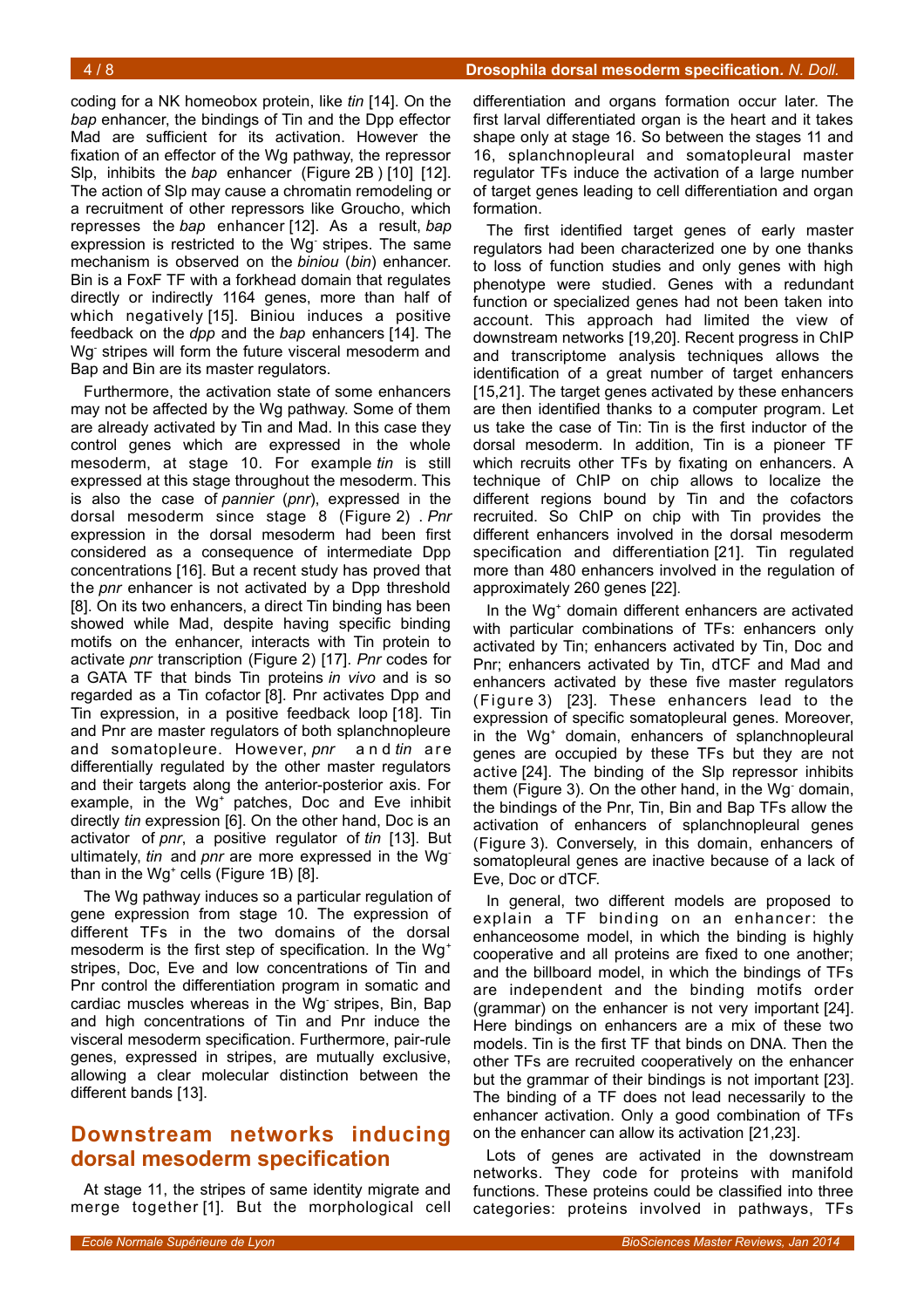

## <span id="page-4-0"></span>Visceral mesoderm

Cardiac and somatic mesoderm

Figure 3. Activation of different downstream enhancers in Wg<sup>+</sup> and Wg<sup>-</sup> domains. In the visceral muscles, enhancers that regulate a visceral specific gene are actived by a combination of different master regulators whereas in the cardiac and somatic mesoderm, the binding of the Slp repressor inhibits their expression. In opposite, enhancers that activate cardiac or somatic specific genes are activated by a combination of TFs in the cardiac and somatic mesoderm whereas they are not active in the visceral mesoderm because of a lack of necessary TFs.

controlling the differentiation of a cell type, and proteins which directly induce cell differentiation [14]. Indeed Tin regulates general pathways, the JAK/STAT and the Eya pathways, both involved in somatic muscles formation [22]. Transcription factors, regulating more specific differentiation processes in the dorsal mesoderm, such as Hand, Pointed or Mef2 are also activated [25–27]. These TFs are involved in positive or negative feedbacks, and feedforwards, which contribute to the robustness and the refinement of the processes [22]. Finally genes that code for proteins directly involved in the morphogenesis are activated in these networks too. For example a cytoskeleton protein, the β-3 Tubulin, has its expression directly activated by Pnr and Bin [14] and likewise the enhancer of *katp*, a gene coding for an ATP-sensitive potassium channel involved in cardiomyocytes development, is directly bound by Tin and Pnr [28]. Among the Tin and Pnr targets, we find genes coding for proteins involved in the actin cytoskeleton organization such as s*cr68B* [23,29]. The timing of the enhancer binding by master regulators and downstream TFs is related to the function of the gene. General genes are activated during all the specification and differentiation steps in many cells whereas specific genes are expressed during late stages of differentiation in a low number of cells [15].

Unexpectedly, some early master regulators are recycled and play a role in the differentiation of specific tissues. For example, at stage 16, *tin* is only expressed in a few cardiomyocytes and pericardial cells per segment (Figure [1C](#page-1-0) ) [13,30]. *Tin* expression is restricted by the action of different actors, like the TF Lame Duck, a target of the Dpp pathway [31], and later by Seven up and Doc, in the Tin cardiomyocytes [30]. Interestingly a simple auto-restriction of *tin* expression is observed via the JAK/STAT signalling pathway. Tin activates the JAK/STAT pathway via Stat92E, which activates e*(spl)-c* genes that inhibites *tin* expression, inducing its restriction in some cardiomycytes. *Twi* expression is restricted by this same pathway at late stages too [32]. The *tin* restricted expression in four cardiomyocytes and a few number of pericardial cells per segment is permitted by the activation of another enhancer, that controls its late expression (Figure [1C](#page-1-0)). This late *tin* enhancer is regulated by Wg [6]. The same mechanism is observed for *mef2*. As in the vertebrates, *mef2* controls the differentiation in all Drosophila larval muscles [33]. At early stages *mef2* is expressed in the whole mesoderm, then in the dorsal mesoderm and finally in muscle precursors. Early roles of *mef2* are not well known but at later stages, *mef2* is the key regulator for the muscles differentiation. The mechanisms of regulation of *mef2* expression are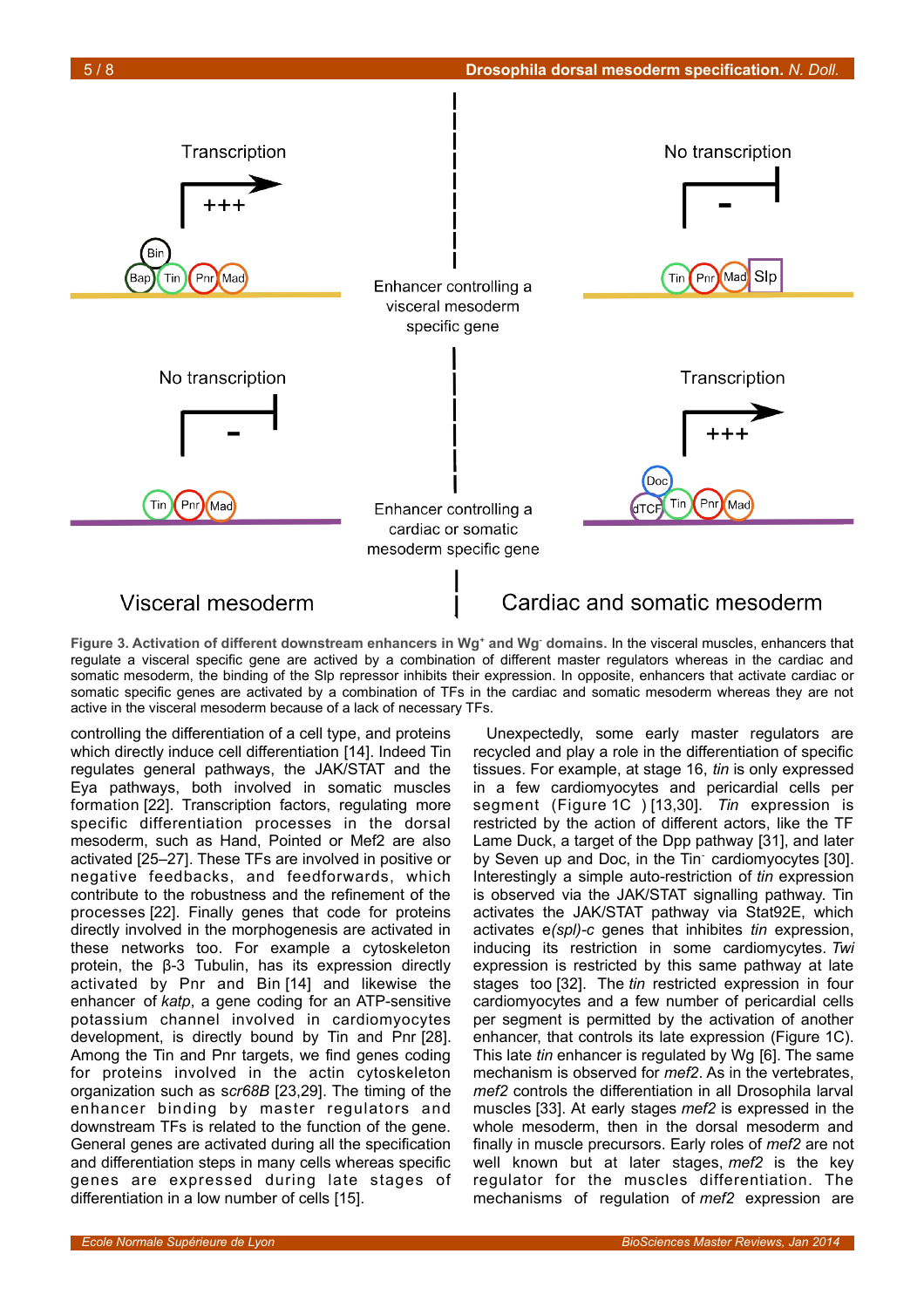similar to the *tin* ones. First, after gastrulation, Twi binds a *mef2* enhancer in the whole mesoderm. Then, the binding of Mad and Tin on a second enhancer, induce *mef2* expression in the dorsal mesoderm. Later, in the different muscle precursors, *mef2* expression is induced by specific combinations of TFs on different enhancers [25]. Eve and Doc are recycled too and play a role in the differentiation of a specific subset of cardiomyocytes. However, other early master regulators are not recycled. *Bap* expression stops just after dorsal mesoderm specification, whereas *bin* expression is maintained and not restricted in the whole visceral mesoderm, until stage 16 [15].

Combinations of late and early TFs lead to a subdivision within the splanchnopleure and somatopleure into different muscle and cardiac precursors. Precursor formation is the first step of differentiation in dorsal mesoderm. These precursors will induce the muscular cell proliferation and fusion, to build larval muscles.

## **Conclusion**

The dorsal mesoderm specification is a well characterized model to understand the complexity of TFs networks leading to cell differentiation. During early stages of its development, only a low number of actors are involved and they are broadly expressed. At stage 10, the dorsal mesoderm is striped by alternating Wg<sup>+</sup> and Wg<sup>-</sup> domains. The presence or the absence of the Wg pathway and so of their effectors Slp and dTCF is the only difference within the dorsal mesoderm. This little difference is responsible of an induction of different master regulators in the two domains. Then it is amplified thanks to the differential activation by these master regulators of a large number of enhancers. These enhancers control different types of genes: genes coding for pathway proteins, for TFs or for proteins directly involved in differentiation. These target genes are more specialized and their expressions are less broad. Furthermore, some master regulators are recycled and control the differentiation of a particular subset of cells. Our new knowledge on networks leading to the cell differentiation show that they are more complex than what was previously established. This is the result of a change in the techniques used for network characterization.

Indeed, during the 1990s and 2000s, studies of loss of function had enabled the identification of many master regulator genes. Then cis-regulatory networks had been established between them. But recent ChIP and transcriptomic studies show that their targets are very numerous. Feedforward and feedback loops make the prediction of their expression very complicated over time and space. Today, the biggest genes networks take into consideration 60 genes and all interactions are not well characterized [20]. In fact, during the differentiation stages, thousands of genes and hundreds of TFs interact within these networks. Current technologies make possible to study these networks at a cellular level, rather than at a tissue level [34,35]. Nucleus purification provides the epigenetic

and transcriptomic landscapes for a particular cell [34]. One of the future challenges is to correctly characterize the trans-regulation of the different actors of these networks, and perhaps rebuild them numerically to predict gene expression in different cells.

## **Acknowledgments**

I thank N. Fetter, L. Bloyet and Dr. S. Merabet for their help and their advice concerning this review.

## **References and recommended reading**

Papers of particular interest have been highlighted as: of special interest of outstanding interest

- 1. Azpiazu N, Frasch M: **tinman and bagpipe: two homeo box genes that determine cell fates in the dorsal mesoderm of Drosophila**. *Genes Dev.* 1993, **7**:1325– 1340. [PMID: 8101173]
- 2. Lawrence PA, Johnston P: **Observations on cell lineage of internal organs of Drosophila**. *J. Embryol. Exp. Morphol.* 1986, **91**:251–266. [PMID: 3711788]
- 3. Clark IBN, Boyd J, Hamilton G, Finnegan DJ, Jarman A P : **D-six4 plays a key role in patterning cell identities deriving from the Drosophila mesoderm**. *Dev. Biol.* 2006, 294: 220-231. [doi: 10.1016/j.ydbio.2006.02.044] [PMID: 16595131]
- 4. Kanodia JS, Rikhy R, Kim Y, Lund VK, DeLotto R, Lippincott-Schwartz J, Shvartsman SY: **Dynamics of the Dorsal morphogen gradient**. *Proc. Natl. Acad. Sci.* 2 0 0 9 , **106**: 2 1 7 0 7 – 2 1 7 1 2 . [ d o i : 10.1073/pnas.0912395106] [PMID: 19996178]
- 5. Sandmann T, Girardot C, Brehme M, Tongprasit W, Stolc V, Furlong EEM: **A core transcriptional network for early mesoderm development in Drosophila melanogaster**. *Genes Dev.* 2007, **21**:436–449. [doi: 10.1101/gad.1509007] [PMID: 17322403]
- 6. Yin Z, Xu XL, Frasch M: **Regulation of the twist target gene tinman by modular cis-regulatory elements during early mesoderm development**. *Dev. Camb. Engl.* 1997, **124**:4971–4982. [PMID: 9362473]
- 7. Busser BW, Gisselbrecht SS, Shokri L, Tansey TR, Gamble CE, Bulyk ML, Michelson AM: **Contribution of distinct homeodomain DNA binding specificities to Drosophila embryonic mesodermal cell-specific gene expression programs**. *PloS One* 2013, **8**:e69385. [doi: 10.1371/journal.pone.0069385] [PMID: 23922708]
- 8. Liang H-L, Xu M, Chuang Y-C, Rushlow C: **Response to the BMP gradient requires highly combinatorial inputs from multiple patterning systems in the Drosophila embryo**. *Dev. Camb. Engl.* 2012, **139**:1956– 1964. [doi: 10.1242/dev.079772] [PMID: 22513375]
- 9. Johnson AN, Burnett LA, Sellin J, Paululat A, Newfeld SJ: Defective decapentaplegic signaling results in **heart overgrowth and reduced cardiac output in Drosophila**. *Genetics* 2 0 0 7 , **176**:1609–1624. [doi: 10.1534/genetics.107.073569] [PMID: 17507674]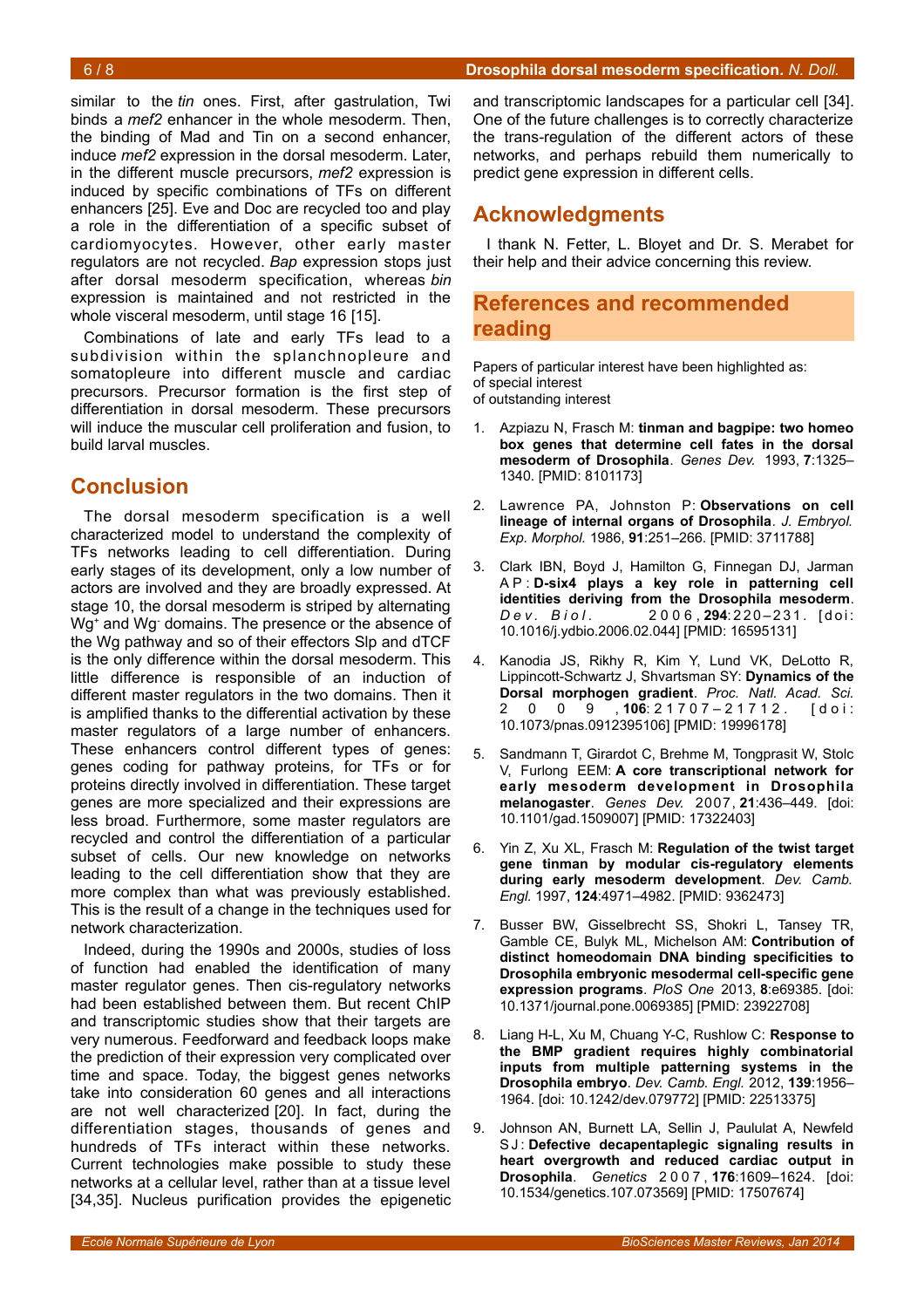### 7 / 8 **Drosophila dorsal mesoderm specification***. N. Doll.*

- 10. Lee et Frasch: **Wingless effects mesoderm patterning and ectoderm segmentation events via induction of its downstream target sloppy paired**. [date unknown], [no volume].
- 11. Riechmann V, Irion U, Wilson R, Grosskortenhaus R, Leptin M: **Control of cell fates and segmentation in the Drosophila mesoderm**. *Dev. Camb. Engl.* 1997, **124**:2915–2922. [PMID: 9247334]
- 12. Lee H-H, Frasch M: **Nuclear integration of positive Dpp signals, antagonistic Wg inputs and mesodermal competence factors during Drosophila visceral mesoderm induction**. *Dev. Camb. Engl.* 2005, **132**:1429–1442. [doi: 10.1242/dev.01687] [PMID: 15750188]
- 13. Reim I, Frasch M: **The Dorsocross T-box genes are key components of the regulatory network controlling early cardiogenesis in Drosophila**. *Dev. C a m b . E n g l .* 2 0 0 5 , **132**:4911–4925. [doi: 10.1242/dev.02077] [PMID: 16221729]
- 14. Zaffran S, Küchler A, Lee HH, Frasch M: **biniou (FoxF), a central component in a regulatory network controlling visceral mesoderm development and midgut morphogenesis in Drosophila**. *Genes Dev.* 2001, **15**:2900–2915. [doi: 10.1101/gad.917101] [PMID: 11691840]
- 15. Jakobsen JS, Braun M, Astorga J, Gustafson EH, Sandmann T, Karzynski M, Carlsson P, Furlong EEM: **Temporal ChIP-on-chip reveals Biniou as a universal regulator of the visceral muscle transcriptional network**. *Genes Dev.* 2 0 0 7 , **21**:2448–2460. [doi: 10.1101/gad.437607] [PMID: 17908931]
- 16. Jazwinska A, Rushlow C, Roth S: **The role of brinker in mediating the graded response to Dpp in early Drosophila embryos**. *Development* 1999, **126**:3323– 3334. [PMID: 10393112]
- 17. Gajewski K, Zhang Q, Choi CY, Fossett N, Dang A, Kim YH, Kim Y, Schulz RA: **Pannier is a transcriptional target and partner of Tinman during Drosophila cardiogenesis**. *Dev. Biol.* 2001, **233**:425–436. [doi: 10.1006/dbio.2001.0220] [PMID: 11336505]
- 18. Klinedinst SL, Bodmer R: **Gata factor Pannier is required to establish competence for heart progenitor formation**. *Dev. Camb. Engl.* 2003, **130**:3027–3038. [PMID: 12756184]
- 19. Levine M, Davidson EH: **Gene regulatory networks for development**. *Proc. Natl. Acad. Sci. U. S. A.* 2005, **102**:4936–4942. [doi: 10.1073/pnas.0408031102] [PMID: 15788537] [PMCID: PMC555974]
- 20. Bonn S, Furlong EEM: **cis-Regulatory networks during development: a view of Drosophila**. *Curr. Opin. Genet. Dev.* 2008, **18**:513–520. [doi: 10.1016/j.gde.2008.09.005] [PMID: 18929653]
- 21. Jin H, Stojnic R, Adryan B, Ozdemir A, Stathopoulos A, Frasch M: **Genome-wide screens for in vivo Tinman binding sites identify cardiac enhancers with diverse** functional architectures. PLoS Genet. 2013, **9**:e1003195. [doi: 10.1371/journal.pgen.1003195] [PMID: 23326246]
- 22. Liu Y-H, Jakobsen JS, Valentin G, Amarantos I, Gilmour DT, Furlong EEM: **A systematic analysis of Tinman**

**function reveals Eya and JAK-STAT signaling as essential regulators of muscle development**. *Dev. Cell* 2 0 0 9 , **16**: 2 8 0 – 2 9 1 . [ d o i : 10.1016/j.devcel.2009.01.006] [PMID: 19217429]

- 23. Junion G, Spivakov M, Girardot C, Braun M, Gustafson EH, Birney E, Furlong EEM: **A transcription factor collective defines cardiac cell fate and reflects lineage history**. *Cell* 2 0 1 2 , **148**:473–486. [doi: 10.1016/j.cell.2012.01.030] [PMID: 22304916]
- 24. Zinzen RP, Girardot C, Gagneur J, Braun M, Furlong EEM: **Combinatorial binding predicts spatio-temporal cis-regulatory activity**. *Nature* 2009, **462**:65–70. [doi: 10.1038/nature08531] [PMID: 19890324]
- 25. Nguyen HT, Xu X: **Drosophila mef2 expression during mesoderm development is controlled by a complex array of cis-acting regulatory modules**. *Dev. Biol.* 1998, **204**:550–566. [doi: 10.1006/dbio.1998.9081]
- 26. Popichenko D, Sellin J, Bartkuhn M, Paululat A: **Hand is a direct target of the forkhead transcription factor Biniou during Drosophila visceral mesoderm differentiation**. *BMC Dev. Biol.* 2 0 0 7 , **7**:49. [doi: 10.1186/1471-213X-7-49] [PMID: 17511863]
- 27. Alvarez AD, Shi W, Wilson BA, Skeath JB: **pannier and pointedP2 act sequentially to regulate Drosophila heart**. *Development* 2 0 0 3 , **130**:3015–3026. [doi: 10.1242/dev.00488] [PMID: 12756183]
- 28. Akasaka T, Klinedinst S, Ocorr K, Bustamante EL, Kim SK, Bodmer R: **The ATP-sensitive potassium (KATP) channel-encoded dSUR gene is required for Drosophila heart function and is regulated by tinman**. *Proc. Natl. Acad. Sci. U. S. A.* 2006, **103**:11999–12004. [doi: 10.1073/pnas.0603098103] [PMID: 16882722] [PMCID: PMC1567687]
- 29. Djagaeva I, Doronkin S, Beckendorf SK: **Src64 is involved in fusome development and karyosome formation during Drosophila oogenesis**. *Dev. Biol.* 2005, **284**:143–156. [doi: 10.1016/j.ydbio.2005.05.012] [PMID: 15979065]
- 30. Zaffran S, Reim I, Qian L, Lo PC, Bodmer R, Frasch M: **Cardioblast-intrinsic Tinman activity controls proper diversification and differentiation of myocardial cells in Drosophila**. *Dev. Camb. Engl.* 2006, **133**:4073–4083. [doi: 10.1242/dev.02586] [PMID: 16987868]
- 31. Sellin J, Drechsler M, Nguyen HT, Paululat A: **Antagonistic function of Lmd and Zfh1 fine tunes cell fate decisions in the Twi and Tin positive mesoderm of Drosophila melanogaster**. *Dev. Biol.* 2009, **326**:444– 455. [doi: 10.1016/j.ydbio.2008.10.041] [PMID: 19028484]
- 32. Johnson AN, Mokalled MH, Haden TN, Olson EN: **JAK/Stat signaling regulates heart precursor diversification in Drosophila**. *Dev. Camb. Engl.* 2011, **138**:4627–4638. [doi: 10.1242/dev.071464] [PMID: 21965617]
- 33. Soler C, Han J, Taylor MV: The conserved **transcription factor Mef2 has multiple roles in adult Drosophila musculature formation**. *Development* 2012, **139**:1270–1275. [doi: 10.1242/dev.077875] [PMID: 22357930]